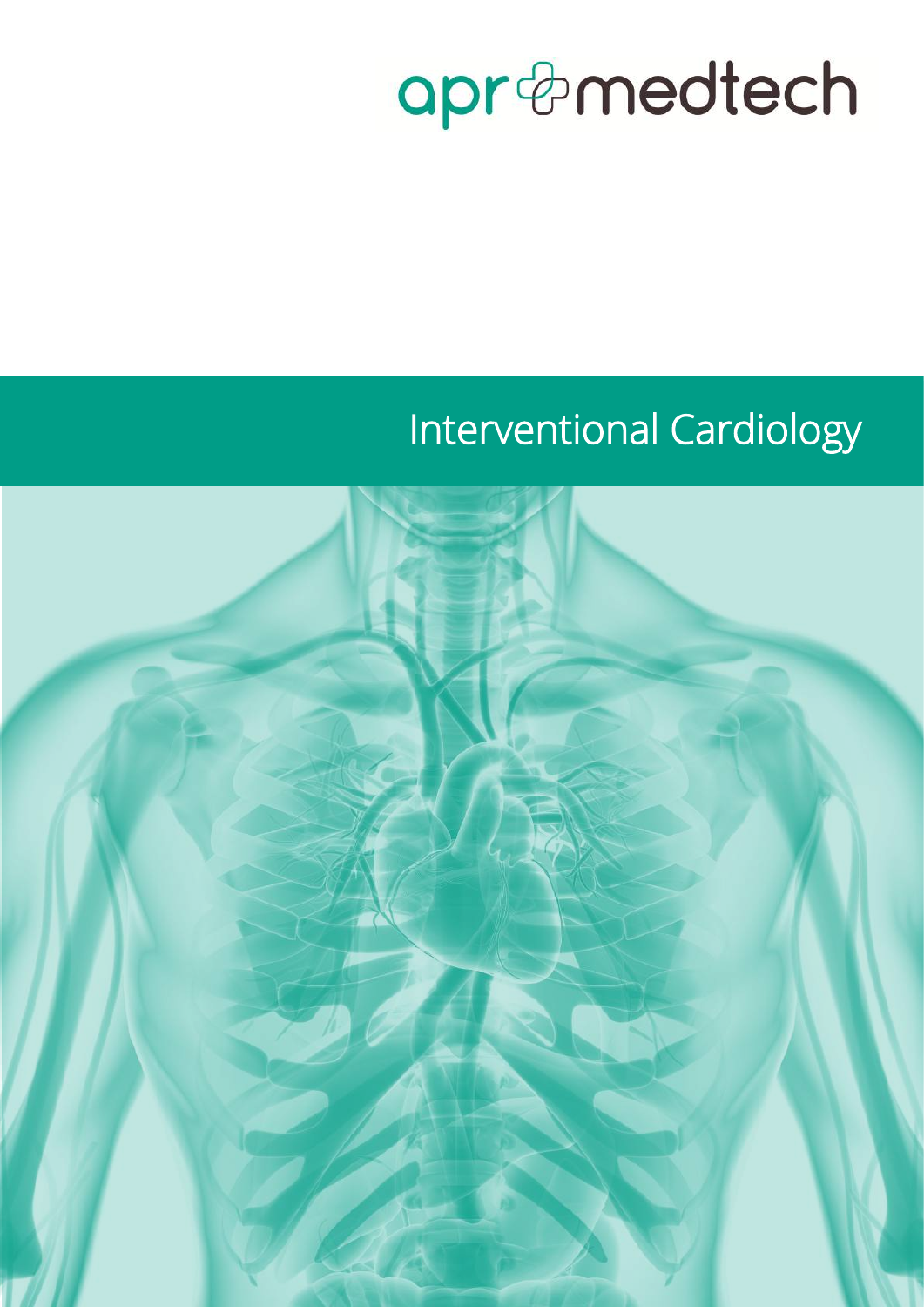### Company overview

### apr@medtech

### OUR COMPANY

APR Medtech is a specialist independent medical technology company providing high quality medical devices and support services to the NHS and private healthcare sector.

Our products offer intelligent clinical solutions designed to help advance healthcare and improve patient outcomes. Our extensive experience within the healthcare industry, deep knowledge of the clinical areas in which we work and a genuine passion for what we do, ensures the delivery of real value to our customers.

### SERVICE AND SUPPORT

One of the key elements of our customer support service is product training. We want to be sure that our products are always used in the optimal way to the benefit of both our customers and their patients.

If you would like one of our team to visit, either to attend a procedure or run a training session on one of our products, then please get in touch. We will be more than happy to oblige.

### GET IN TOUCH

For additional information please call us on 01844 340 620 or email info@aprmedtech.com.

Additional information is also available on our website: www.aprmedtech.com.

Follow us on Twitter @aprmedtech

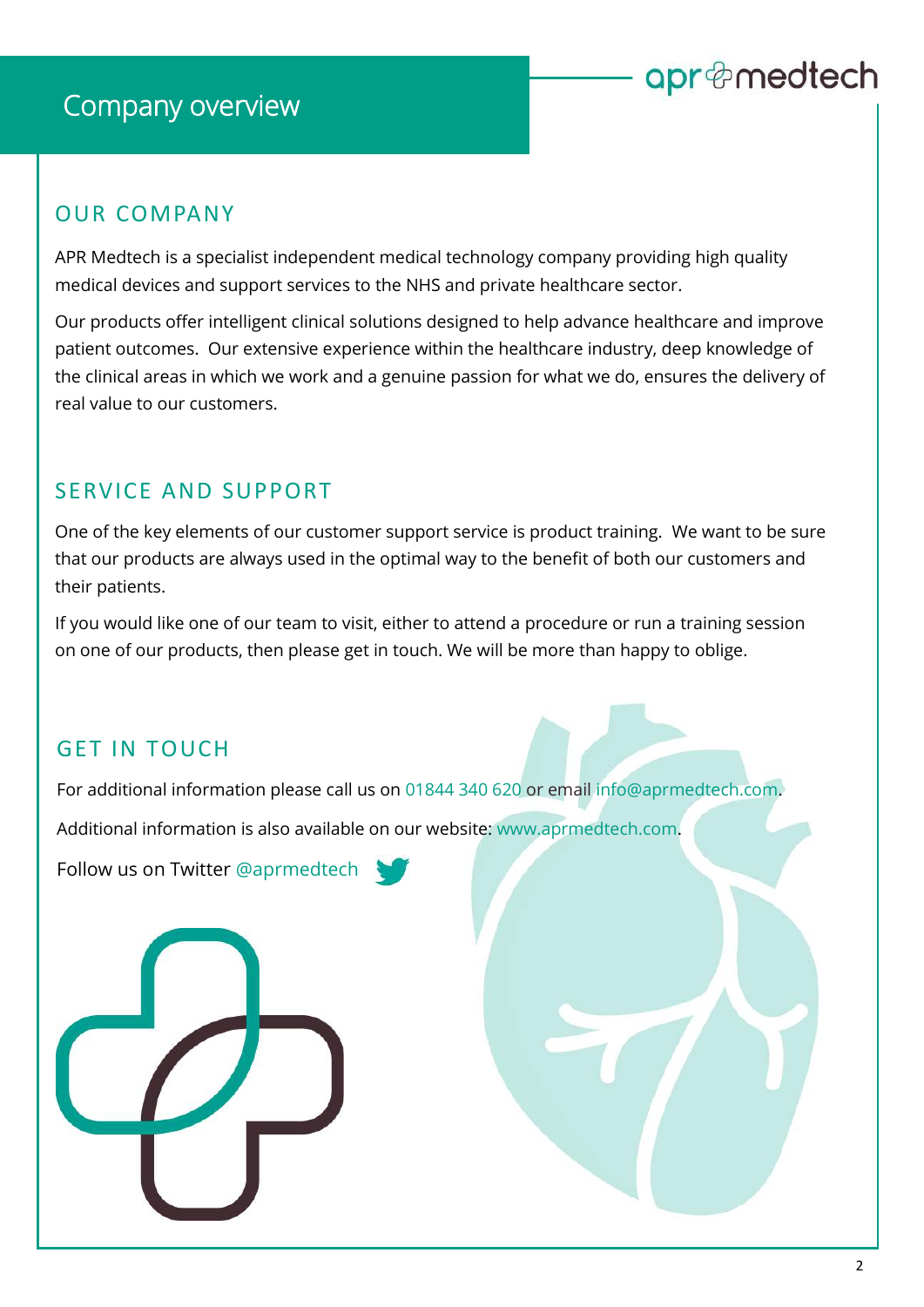### **Contents**

## apr@medtech

| PTCA DILATATION BALLOONS                | <b>PAGE</b> |
|-----------------------------------------|-------------|
|                                         |             |
| AlveoHP High Pressure PTCA Balloon      | 4           |
| Wedge NC High Pressure Scoring Balloon  | 5           |
| Wedge SC Semi-Compliant Scoring Balloon | 6           |
| Artimes Semi-Compliant PTCA Balloon     | 7           |
| Apollo Non-Compliant PTCA Balloon       | 8           |
|                                         |             |

| <b>VASCULAR ACCESS &amp; INFLATION</b> |  |
|----------------------------------------|--|
| Arthesys Y-Connector                   |  |
| A125 Inflation Device                  |  |

| <b>THROMBUS ASPIRATION</b>                |    |
|-------------------------------------------|----|
| Pegase HYDRO Thrombus Aspiration Catheter | 10 |

| <b>HAEMOSTATIC DEVICES</b>           |    |  |
|--------------------------------------|----|--|
| QuikClot <sup>®</sup> Interventional |    |  |
| QuikClot <sup>®</sup> Radial         | 11 |  |
| QuikClot <sup>®</sup> 4x4            |    |  |

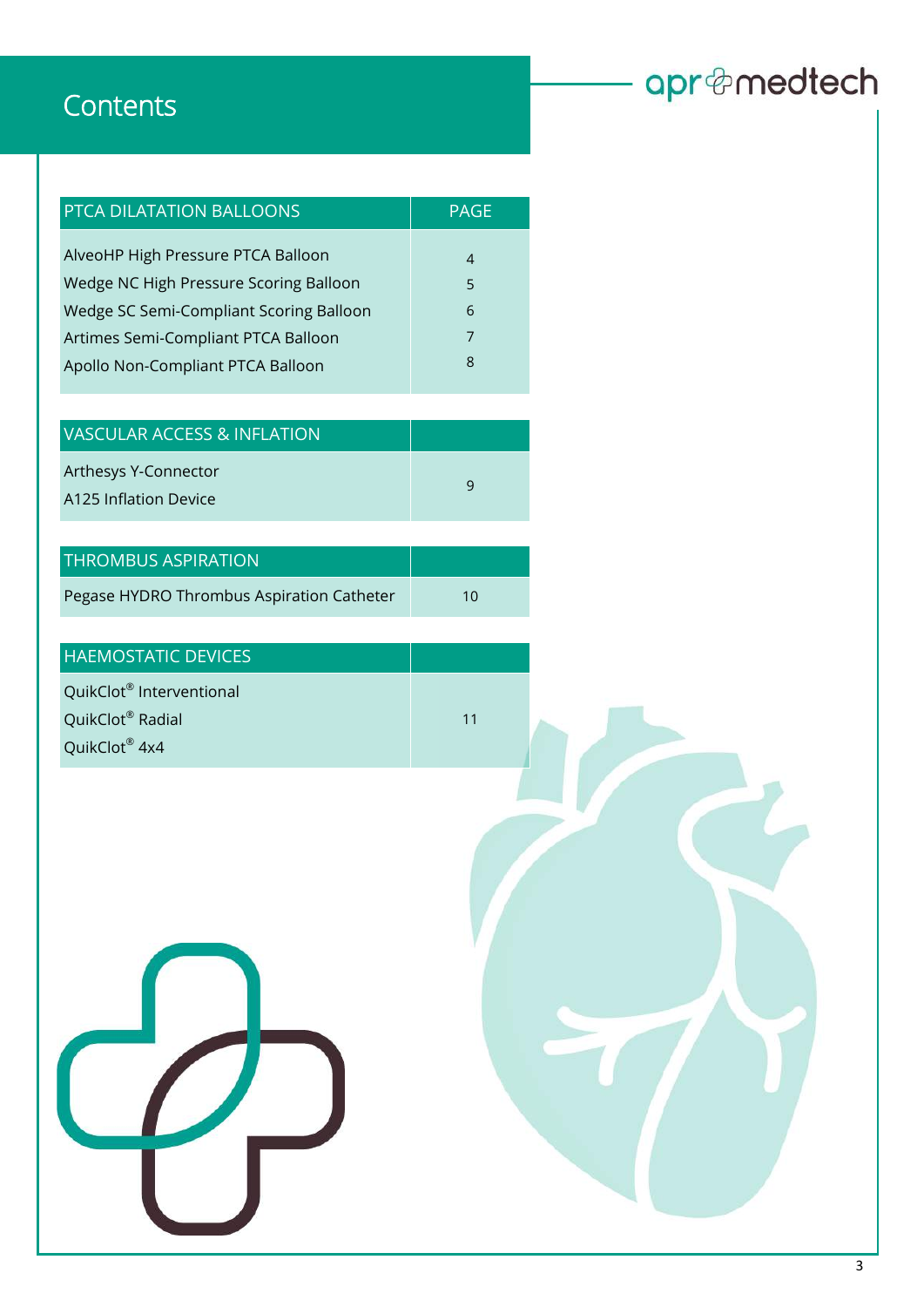## AlveoHP High Pressure PTCA Balloon

A high pressure, ultra low profile balloon designed for treating CTO and complex lesions

0.75mm diameter available | 20 atm RBP | 0.0156" entry profile | 0.0193" crossing profile\*

#### TECHNICAL SPECIFICATION

| <b>Balloon diameter (mm)</b>          | 0.75, 1.0, 1.25, 1.5, 1.75, 2.0                                                                                                            |
|---------------------------------------|--------------------------------------------------------------------------------------------------------------------------------------------|
| Balloon length (mm)                   | 5, 8, 10, 12, 15, 20, 25, 30                                                                                                               |
| <b>Nominal pressure</b>               | 10atm                                                                                                                                      |
| <b>Rated burst pressure</b>           | 20 atm                                                                                                                                     |
| Average burst pressure                | 28 atm                                                                                                                                     |
| Compliance                            | Semi-compliant                                                                                                                             |
| <b>Balloon folding</b>                | Bi-fold (2 pleats) for $\emptyset$ 0.75-1.0mm;<br>Tri-fold (3 pleats) for $\emptyset$ 1.25-2.0mm                                           |
| <b>Tip length</b>                     | 1.5mm for $\emptyset$ 0.75-1.75mm;                                                                                                         |
| <b>Proximal shaft</b>                 | 1.9F (Ø 0.75-1.5mm);<br>2.0F (Ø 1.75-2.0mm)                                                                                                |
| Distal shaft                          | 2.2F (Ø 0.75-1.0mm); 2.2F/2.36F (Ø 1.25-<br>1.50mm); 2.36F/2.55F (Ø 1.75-2.0mm)                                                            |
| <b>Working length</b>                 | 140cm                                                                                                                                      |
| <b>Guidewire compatibility</b>        | 0.014''                                                                                                                                    |
| <b>Guiding catheter compatibility</b> | 5F compatible                                                                                                                              |
| Coating                               | Slider <sup>™</sup> hydrophilic external surface from tip to<br>adjacent guidewire port<br>Eel™ hydrophobic coating inside guidewire lumen |



#### ORDERING INFORMATION

| Diameter | Length   |          |          |          |          |          |          |          |
|----------|----------|----------|----------|----------|----------|----------|----------|----------|
| (mm)     | 5        | 8        | 10       | 12       | 15       | 20       | 25       | 30       |
| 0.75     | 813-0705 | 813-0708 | 813-0710 | 813-0712 | 813-0715 | 813-0720 | 813-0725 | 813-0730 |
| 1.0      | 813-1005 | 813-1008 | 813-1010 | 813-1012 | 813-1015 | 813-1020 | 813-1025 | 813-1030 |
| 1.25     | 813-1205 | 813-1208 | 813-1210 | 813-1212 | 813-1215 | 813-1220 | 813-1225 | 813-1230 |
| 1.5      | 813-1505 | 813-1508 | 813-1510 | 813-1512 | 813-1515 | 813-1520 | 813-1525 | 813-1530 |
| 1.75     | 813-1705 | 813-1708 | 813-1710 | 813-1712 | 813-1715 | 813-1720 | 813-1725 | 813-1730 |
| 2.0      | 813-2005 | 813-2008 | 813-2010 | 813-2012 | 813-2015 | 813-2020 | 813-2025 | 813-2030 |
|          |          |          |          |          |          |          |          |          |

#### \* Ø 0.75mm x 10mm balloon

Manufactured by:

med

### apr@medtech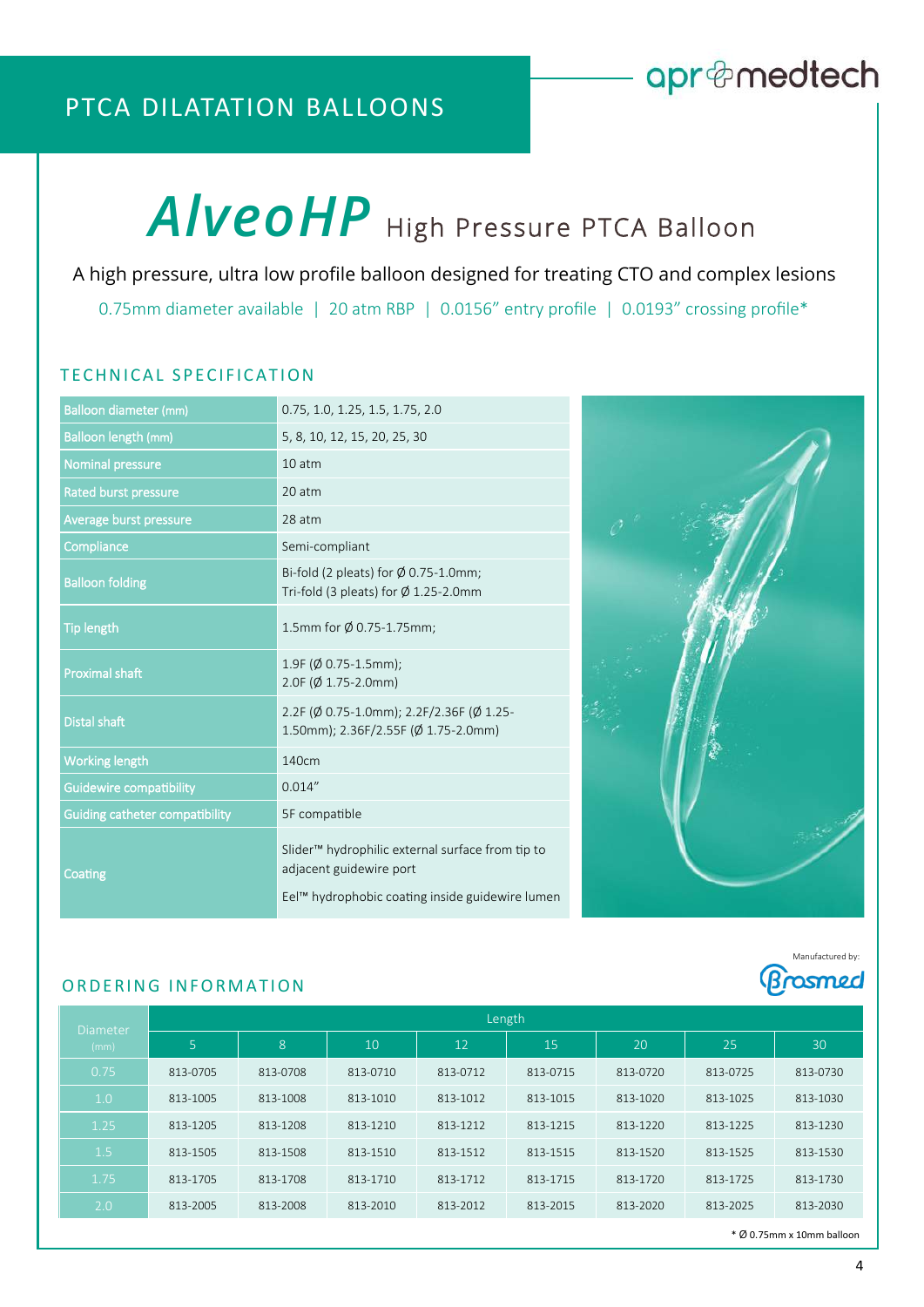### apr@medtech

# Wedge NC High Pressure Scoring Balloon

A non-compliant high pressure scoring balloon designed for safe and controlled lesion preparation

2.0 - 4.0mm diameters | 22 atm RBP | 0.0350" crossing profile\* | 10mm tip length

### TECHNICAL SPECIFICATION

| Catheter type                         | Rx; single wire scoring balloon                                                         |  |  |  |
|---------------------------------------|-----------------------------------------------------------------------------------------|--|--|--|
| <b>Balloon diameter (mm)</b>          | 2.0, 2.25, 2.5, 2.75, 3.0, 3.25, 3.5, 3.75, 4.0                                         |  |  |  |
| <b>Balloon length (mm)</b>            | 6, 8, 10, 12, 15, 18, 20, 23, 25, 30                                                    |  |  |  |
| Nominal pressure                      | 12 atm                                                                                  |  |  |  |
| Rated burst pressure                  | 22 atm                                                                                  |  |  |  |
| Average burst pressure                | 30 atm                                                                                  |  |  |  |
| Compliance                            | Non-compliant & high pressure                                                           |  |  |  |
| <b>External wire OD</b>               | 0.011''                                                                                 |  |  |  |
| <b>Tip length</b>                     | 10mm                                                                                    |  |  |  |
| <b>Balloon crossing profile</b>       | 0.0350''                                                                                |  |  |  |
| Distal shaft OD                       | 3.0F                                                                                    |  |  |  |
| Proximal shaft OD                     | 2.0F                                                                                    |  |  |  |
| <b>Working length</b>                 | 140cm                                                                                   |  |  |  |
| Guidewire compatibility               | 0.014''                                                                                 |  |  |  |
| <b>Guiding catheter compatibility</b> | 5F compatible                                                                           |  |  |  |
| Coating                               | Slider <sup>™</sup> hydrophilic external surface from tip to<br>adjacent guidewire port |  |  |  |
|                                       | Eel™ hydrophobic coating inside guidewire lumen                                         |  |  |  |

### ORDERING INFORMATION

| Diameter                                                               | Length         |                |                |              |                |                |                |                |                |                |
|------------------------------------------------------------------------|----------------|----------------|----------------|--------------|----------------|----------------|----------------|----------------|----------------|----------------|
| (mm)                                                                   | [6]            | 8              | 10             | 12           | 15             | 18             | 20             | $[23]$         | 25             | 30             |
| 2.0                                                                    | $[814 - 2006]$ | 814-2008       | 814-2010       | 814-2012     | 814-2015       | 814-2018       | 814-2020       | $[814 - 2023]$ | 814-2025       | 814-2030       |
| [2.25]                                                                 | $[814 - 2206]$ | $[814 - 2208]$ | $[814-2210]$   | $[814-2212]$ | $[814 - 2215]$ | $[814 - 2218]$ | $[814 - 2220]$ | $[814-2223]$   | $[814 - 2225]$ | $[814 - 2230]$ |
| 2.5                                                                    | $[814 - 2506]$ | 814-2508       | 814-2510       | 814-2512     | 814-2515       | 814-2518       | 814-2520       | $[814 - 2523]$ | 814-2525       | 814-2530       |
| [2.75]                                                                 | $[814-2706]$   | $[814-2708]$   | $[814-2710]$   | $[814-2712]$ | $[814 - 2715]$ | $[814-2718]$   | $[814-2720]$   | $[814-2723]$   | $[814-2725]$   | $[814 - 2730]$ |
| 3.0                                                                    | $[814 - 3006]$ | 814-3008       | 814-3010       | 814-3012     | 814-3015       | 814-3018       | 814-3020       | $[814 - 3023]$ | 814-3025       | 814-3030       |
| [3.25]                                                                 | $[814 - 3206]$ | $[814 - 3208]$ | $[814 - 3210]$ | $[814-3212]$ | $[814 - 3215]$ | $[814 - 3218]$ | $[814 - 3220]$ | $[814-3223]$   | $[814-3225]$   | $[814 - 3230]$ |
| 3.5                                                                    | $[814 - 3506]$ | 814-3508       | 814-3510       | 814-3512     | 814-3515       | 814-3518       | 814-3520       | $[814 - 3523]$ | 814-3525       | 814-3530       |
| [3.75]                                                                 | $[814 - 3706]$ | $[814 - 3708]$ | $[814 - 3710]$ | $[814-3712]$ | $[814 - 3715]$ | $[814-3718]$   | $[814 - 3720]$ | $[814-3723]$   | $[814-3725]$   | $[814 - 3730]$ |
| 4.0                                                                    | $[814 - 4006]$ | 814-4008       | 814-4010       | 814-4012     | 814-4015       | 814-4018       | 814-4020       | $[814 - 4023]$ | 814-4025       | 814-4030       |
| * Ø 3.0mm balloon<br>Note: Sizes within [] have a longer delivery time |                |                |                |              |                |                |                |                |                |                |

Manufactured by:

**asmed**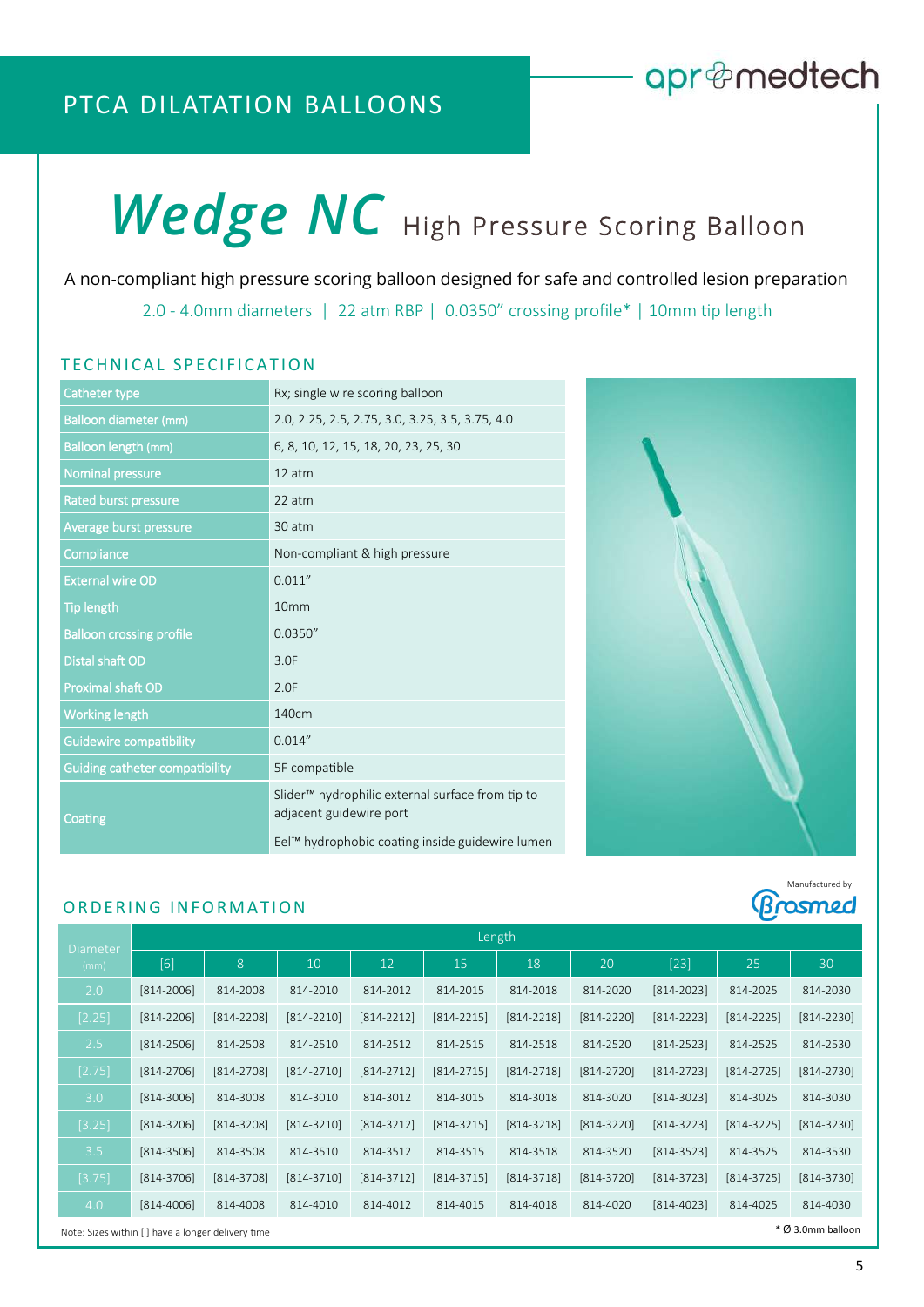### apr@medtech

## Wedge SC Semi-Compliant Scoring Balloon

A low profile semi-compliant scoring balloon designed to handle and deliver like a standard balloon 1.5 - 4.0mm diameters | 14 atm RBP | 0.0315" crossing profile\* | 5F guide compatible

#### TECHNICAL SPECIFICATION

| Catheter type                         | Rx; single wire scoring balloon                                                           |  |  |  |  |
|---------------------------------------|-------------------------------------------------------------------------------------------|--|--|--|--|
| Balloon diameter (mm)                 | 1.5, 1.75, 2.0, 2.25, 2.50, 2.75, 3.0, 3.25, 3.50, 3.75, 4.0                              |  |  |  |  |
| <b>Balloon length (mm)</b>            | 5, 8, 10, 12, 15, 20, 25, 30                                                              |  |  |  |  |
| Nominal pressure                      | 6 atm                                                                                     |  |  |  |  |
| Rated burst pressure                  | 14 atm                                                                                    |  |  |  |  |
| Average burst pressure                | 20 atm                                                                                    |  |  |  |  |
| Compliance                            | Semi-compliant                                                                            |  |  |  |  |
| <b>External wire OD</b>               | 0.011''                                                                                   |  |  |  |  |
| <b>Tip length</b>                     | 10 <sub>mm</sub>                                                                          |  |  |  |  |
| <b>Balloon crossing profile</b>       | 0.0285" (Ø 1.5mm), 0.0315" (Ø 3.0mm)                                                      |  |  |  |  |
| Distal shaft OD                       | 3.0F                                                                                      |  |  |  |  |
| Proximal shaft OD                     | 2.0F                                                                                      |  |  |  |  |
| <b>Working length</b>                 | 140cm                                                                                     |  |  |  |  |
| <b>Guidewire compatibility</b>        | 0.014''                                                                                   |  |  |  |  |
| <b>Guiding catheter compatibility</b> | 5F compatible (ID > 0.056")                                                               |  |  |  |  |
| Coating                               | Slider <sup>™</sup> hydrophilic external surface from tip to adja-<br>cent guidewire port |  |  |  |  |
|                                       | Eel™ hydrophobic coating inside guidewire lumen                                           |  |  |  |  |



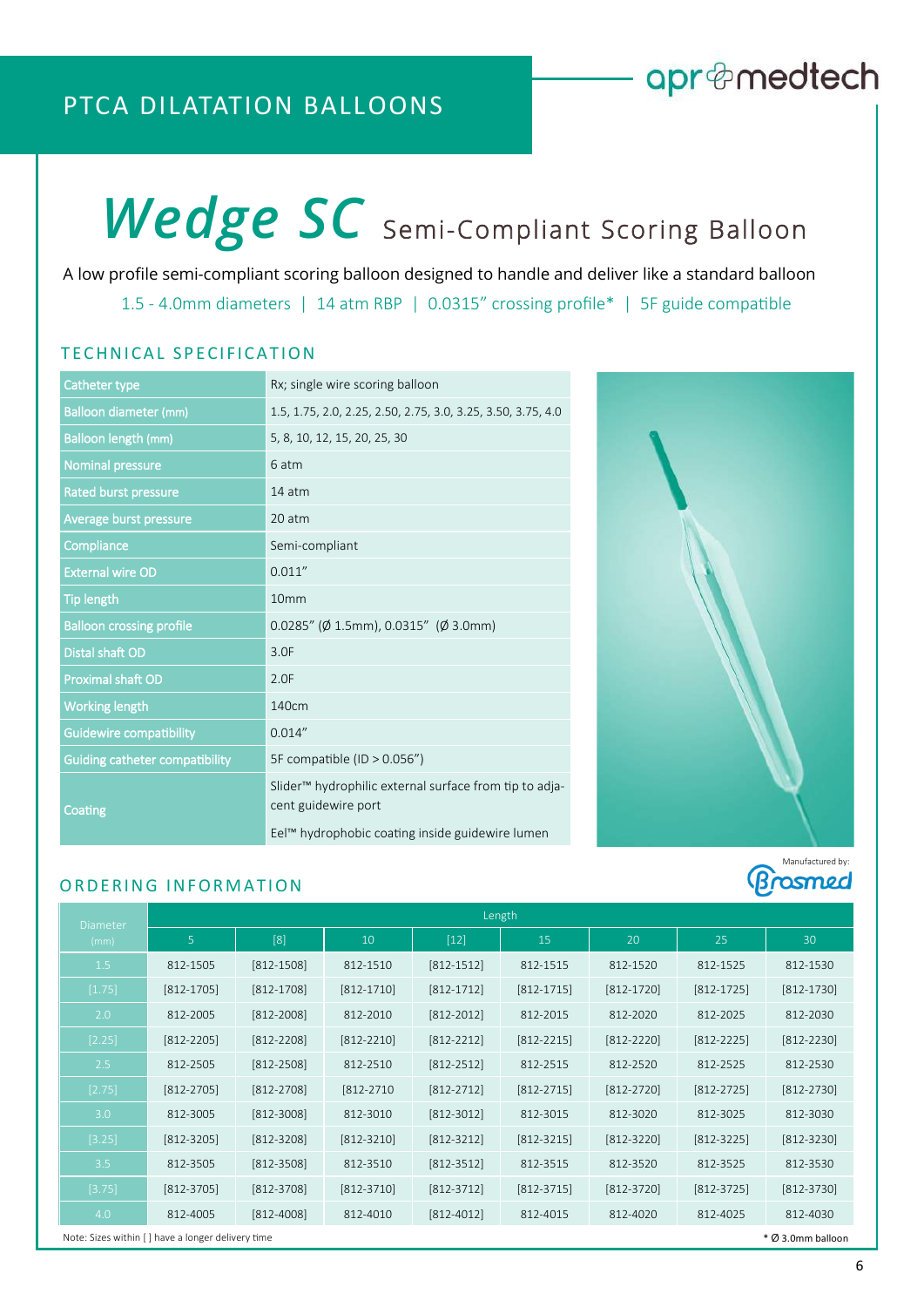## Artimes Semi-Compliant PTCA Balloon

A semi-compliant balloon catheter designed to offer enhanced flexibility and crossability 1.0 - 4.0mm diameters | 6F guide kissing | low entry profile | broad range of sizes

#### TECHNICAL SPECIFICATION

| Balloon diameter (mm)                 | 1.0, 1.25, 1.5, 1.75, 2.0, 2.25, 2.5, 2.75, 3.0, 3.25,<br>3.5, 3.75, 4.0                |
|---------------------------------------|-----------------------------------------------------------------------------------------|
| Balloon length (mm)                   | 5, 8, 10, 12, 15, 20, 25, 30                                                            |
| Nominal pressure                      | 6 atm                                                                                   |
| Rated burst pressure                  | 14 atm                                                                                  |
| Average burst pressure                | 20 atm                                                                                  |
| Compliance                            | Semi-compliant                                                                          |
| <b>Balloon pleats</b>                 | 2/3                                                                                     |
| <b>Tip length</b>                     | $1.5 / 2.0 / 2.5$ mm                                                                    |
| Distal shaft OD                       | 2.36F / 2.55F / 2.7F                                                                    |
| <b>Proximal shaft OD</b>              | 1.9F                                                                                    |
| <b>Working length</b>                 | 140cm                                                                                   |
| Guidewire compatibility               | 0.014''                                                                                 |
| <b>Guiding catheter compatibility</b> | 5F compatible / 6F compatible for kissing                                               |
| Coating                               | Slider <sup>™</sup> hydrophilic external surface from tip to adjacent<br>guidewire port |
|                                       | Eel™ hydrophobic coating inside guidewire lumen                                         |



apr@medtech

### ORDERING INFORMATION

| Diameter | Length   |          |          |          |          |          |          |          |
|----------|----------|----------|----------|----------|----------|----------|----------|----------|
| (mm)     | 5        | 8        | 10       | 12       | 15       | 20       | 25       | 30       |
| 1.0      | 801-1005 | 801-1008 | 801-1010 | 801-1012 | 801-1015 | 801-1020 | 801-1025 | 801-1030 |
| 1.25     | 801-1205 | 801-1208 | 801-1210 | 801-1212 | 801-1215 | 801-1220 | 801-1225 | 801-1230 |
| 1.5      | 801-1505 | 801-1508 | 801-1510 | 801-1512 | 801-1515 | 801-1520 | 801-1525 | 801-1530 |
| 1.75     | 801-1705 | 801-1708 | 801-1710 | 801-1712 | 801-1715 | 801-1720 | 801-1725 | 801-1730 |
| 2.0      | 801-2005 | 801-2008 | 801-2010 | 801-2012 | 801-2015 | 801-2020 | 801-2025 | 801-2030 |
| 2.25     | 801-2205 | 801-2208 | 801-2210 | 801-2212 | 801-2215 | 801-2220 | 801-2225 | 801-2230 |
| 2.5      | 801-2505 | 801-2508 | 801-2510 | 801-2512 | 801-2515 | 801-2520 | 801-2525 | 801-2530 |
| 2.75     | 801-2705 | 801-2708 | 801-2710 | 801-2712 | 801-2715 | 801-2720 | 801-2725 | 801-2730 |
| 3.0      | 801-3005 | 801-3008 | 801-3010 | 801-3012 | 801-3015 | 801-3020 | 801-3025 | 801-3030 |
| 3.25     | 801-3205 | 801-3208 | 801-3210 | 801-3212 | 801-3215 | 801-3220 | 801-3225 | 801-3230 |
| 3.5      | 801-3505 | 801-3508 | 801-3510 | 801-3512 | 801-3515 | 801-3520 | 801-3525 | 801-3530 |
| 3.75     | 801-3705 | 801-3708 | 801-3710 | 801-3712 | 801-3715 | 801-3720 | 801-3725 | 801-3730 |
| 4.0      | 801-4005 | 801-4008 | 801-4010 | 801-4012 | 801-4015 | 801-4020 | 801-4025 | 801-4030 |

#### Manufactured by:osmed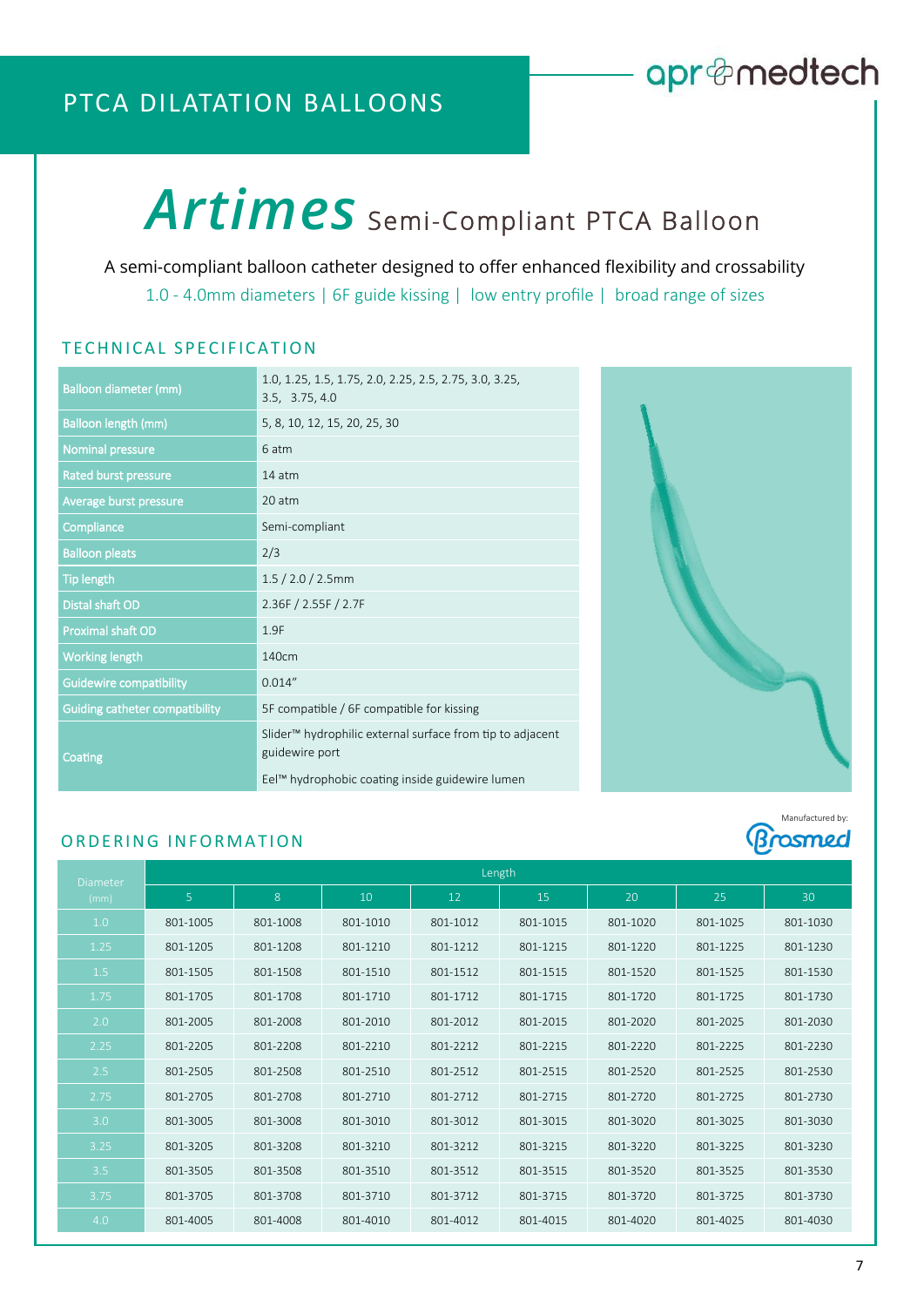### apr@medtech

# Apollo Non-Compliant PTCA Balloon

A non-compliant high pressure balloon catheter designed for versatile performance

2.0 to 5.0mm diameters | 22 atm RBP | 3% axial growth | 0.55% compliance

#### TECHNICAL SPECIFICATION

| Balloon diameter (mm)                 | 2.0, 2.25, 2.5, 2.75, 3.0, 3.25, 3.5, 3.75, 4.0, 4.5, 5.0                               |
|---------------------------------------|-----------------------------------------------------------------------------------------|
| Balloon length (mm)                   | 8, 10, 12, 15, 18                                                                       |
| <b>Nominal pressure</b>               | 12 atm                                                                                  |
| <b>Rated burst pressure</b>           | 22 atm (Ø 2.0 - 4.0)<br>20 atm (Ø 4.5-5.0)                                              |
| Average burst pressure                | 30 atm                                                                                  |
| Compliance                            | Non-compliant, 0.55%                                                                    |
| <b>Balloon pleats</b>                 | 3                                                                                       |
| <b>Tip length</b>                     | $2.0 / 2.5$ mm                                                                          |
| Distal shaft OD                       | 2.55F / 2.6F                                                                            |
| Proximal shaft OD                     | 2.0F                                                                                    |
| Working length (cm)                   | 140cm                                                                                   |
| Guidewire compatibility               | 0.014''                                                                                 |
| <b>Guiding catheter compatibility</b> | 5F compatible / 6F compatible for kissing                                               |
| Coating                               | Slider <sup>™</sup> hydrophilic external surface from tip to<br>adjacent guidewire port |
|                                       | Eel™ hydrophobic coating inside guidewire lumen                                         |

#### ORDERING INFORMATION

|               | Length   |          |          |          |          |
|---------------|----------|----------|----------|----------|----------|
| Diameter (mm) | 8        | 10       | 12       | 15       | 18       |
| 2.0           | 802-2008 | 802-2010 | 802-2012 | 802-2015 | 802-2018 |
| 2.25          | 802-2208 | 802-2210 | 802-2212 | 802-2215 | 802-2218 |
| 2.5           | 802-2508 | 802-2510 | 802-2512 | 802-2515 | 802-2518 |
| 2.75          | 802-2708 | 802-2710 | 802-2712 | 802-2715 | 802-2718 |
| 3.0           | 802-3008 | 802-3010 | 802-3012 | 802-3015 | 802-3018 |
| 3.25          | 802-3208 | 802-3210 | 802-3212 | 802-3215 | 802-3218 |
| 3.5           | 802-3508 | 802-3510 | 802-3512 | 802-3515 | 802-3518 |
| 3.75          | 802-3708 | 802-3710 | 802-3712 | 802-3715 | 802-3718 |
| 4.0           | 802-4008 | 802-4010 | 802-4012 | 802-4015 | 802-4018 |
| 4.5           | 802-4508 | 802-4510 | 802-4512 | 802-4515 | 802-4518 |
| 5.0           | 802-5008 | 802-5010 | 802-5012 | 802-5015 | 802-5018 |

Manufactured by:

Brosmed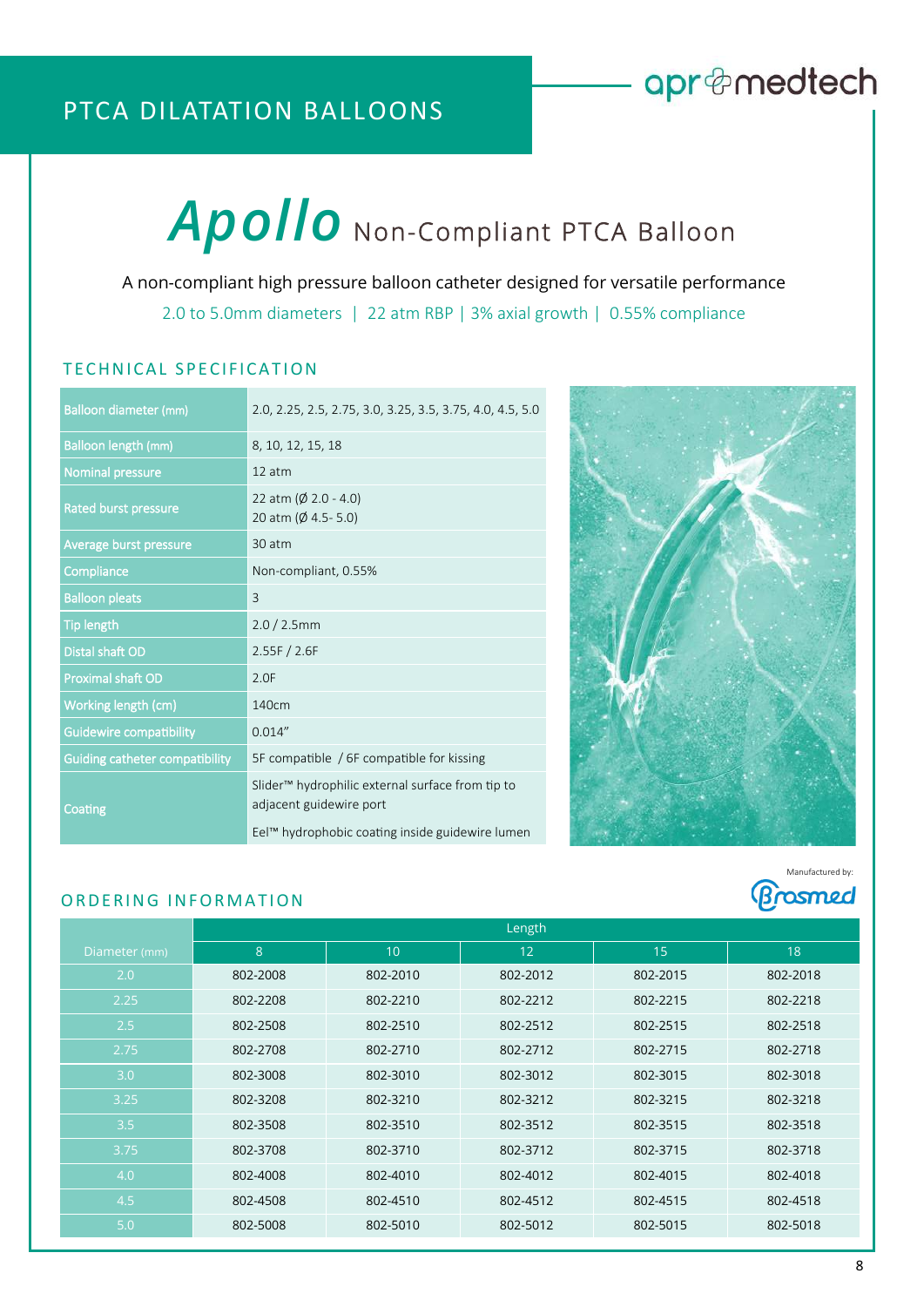### VASCULAR ACCESS & INFLATION

## *Arthesys* Y-Connector

Arthesys Y-Connector (previously SuperKetch) is the original vascular access system designed for single-handed use.

UNIQUE 'PUSH-PULL' DESIGN for fast, accurate, single-handed device insertion

SIGNIFICANTLY REDUCED BLOOD LOSS provides a cleaner working environment and stable blood pressure monitoring

ESSENTIAL FOR DES offering safe insertion of drug-eluting stents and respecting the integrity of the coated surface

EFFECTIVE FOR COMPLEX PROCEDURES including bifurcation stenting, kissing balloons and multiple wire insertion





#### TECHNICAL SPECIFICATION

| Component                          | Specification                | <b>Detail</b>                            |
|------------------------------------|------------------------------|------------------------------------------|
| Arthesys<br>Y-Connector            | Inner lumen<br>compatibility | 7F / 0.092" / 2.33mm<br>maximum          |
| Metallic insertion<br>tool         | External diameter            | 2.7F / 0.90mm                            |
|                                    | Inner lumen diameter         | 1.9F / 0.025" / 0.64mm                   |
|                                    | Usable length                | 10cm                                     |
| Plastic peelable<br>insertion tool | Length                       | 9 <sub>cm</sub>                          |
|                                    | Inner diameter               | 3.4F / 0.044" / 1.14mm                   |
| Torquer                            | Guidewire compatibility      | From 0.010" minimum<br>to 0.035" maximum |

### *A125* Inflation Device

The A125 inflation device combines robust ergonomic design with high build quality to deliver excellent operator control and reliable, consistent performance.

CONTROLLED INFLATION with quick release mechanism LUMINESCENT DIAL for 'lights down' interventional procedures 30ATM pressure gauge

#### OR DERING INFORMATION

| <b>Product code</b> | <b>Description</b>     | Box gty |
|---------------------|------------------------|---------|
| A125                | 30atm Inflation Device |         |

#### ORDERING INFORMATION

| Product code           | <b>Description</b>                                                                            | Box gty        |
|------------------------|-----------------------------------------------------------------------------------------------|----------------|
| 18020011<br>(KESU0002) | Arthesys Y-Connector with 20cm<br>side arm. Guidewire introducer<br>& torquer 0.010" / 0.014" | 10             |
| 18020012<br>(KESU0005) | Arthesys Y-Connector with 50cm<br>side arm. Guidewire introducer<br>& torquer 0.010" / 0.014" | 1 <sub>0</sub> |
| 18020007<br>(KESU0004) | Arthesys Y-Connector with no<br>side arm.<br>Guidewire introducer & plastic                   | 10             |





apr@medtech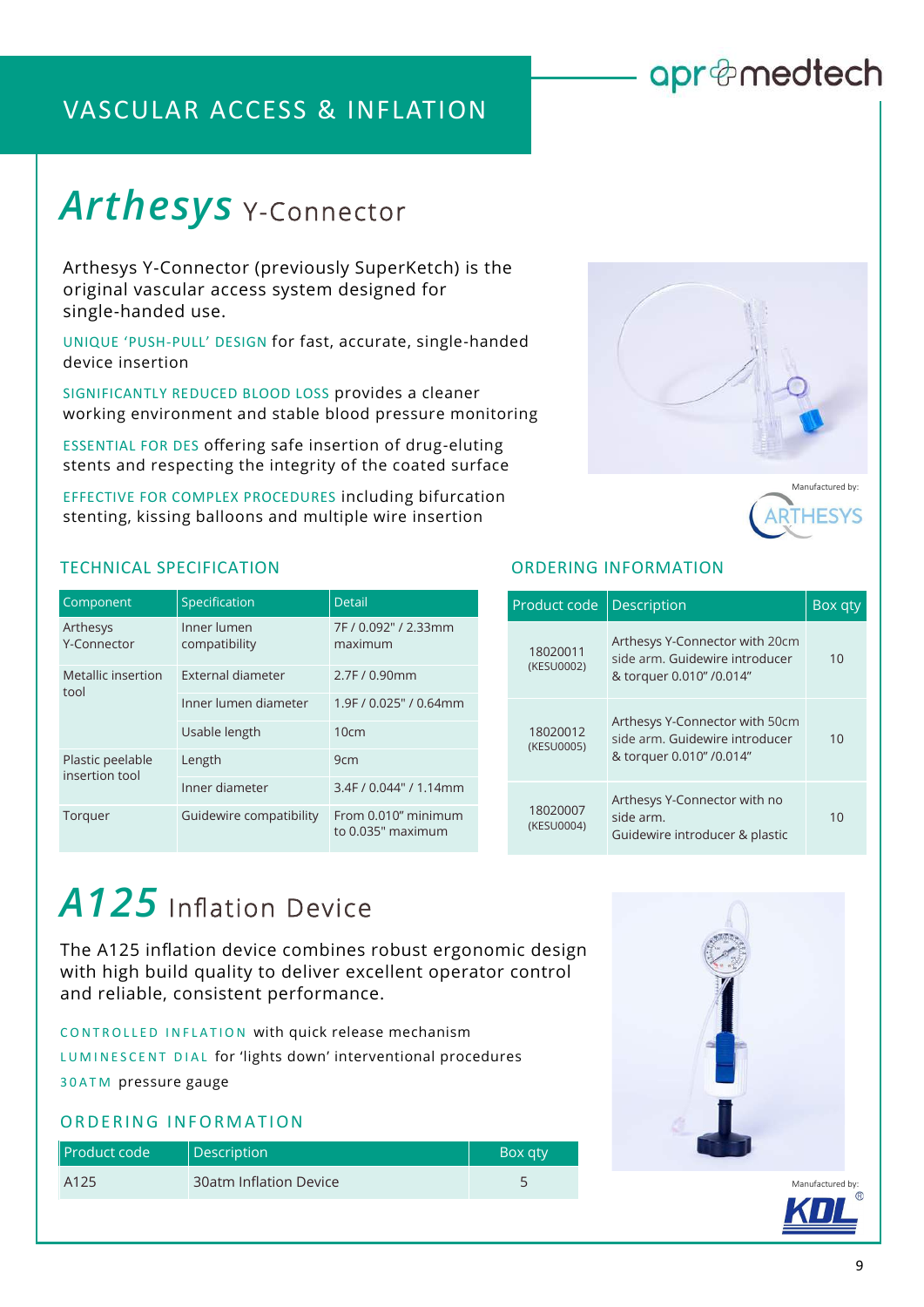### THROMBUS ASPIRATION

### apr@medtech

## **Pegase HYDRO** Thrombus Aspiration Catheter

### Keep it simple and efficient

### CONSISTENT SHAFT CONSTRUCTION and

removable stylet to avoid choosing between crossability and kink-resistance

TRANSLUSCENT aspiration lumen for an easy control after catheter withdrawal

SINGLE-HANDED operator device

SINGLE RADIOPAQUE MARKER mounted on a short 0.015" distal tip for accurate positioning

HIGH RATIO ID/OD enabling outstanding aspiration speed

#### TECHNICAL SPECIFICATION

| Coating                        | Hydrocoat <sup>®</sup> on distal part                   |
|--------------------------------|---------------------------------------------------------|
| Usable catheter length         | 145cm                                                   |
| Entry profile                  | 0.015''                                                 |
| <b>Extraction lumen</b>        | 0.93mm <sup>2</sup> for 6F / 1.43mm <sup>2</sup> for 7F |
| <b>Aspiration speed</b>        | 12.5s for 6F / 7s for 7F                                |
| Radiopaque marker              | 1mm at 4mm from the tip                                 |
| <b>Guidewire compatibility</b> | 0.014''                                                 |



#### ORDERING INFORMATION

| Product code | Description                                    | Box gty |
|--------------|------------------------------------------------|---------|
| 04030105     | Pegase HYDRO Aspiration Catheter 6F compatible |         |
| 04030106     | Pegase HYDRO Aspiration Catheter 7F compatible |         |

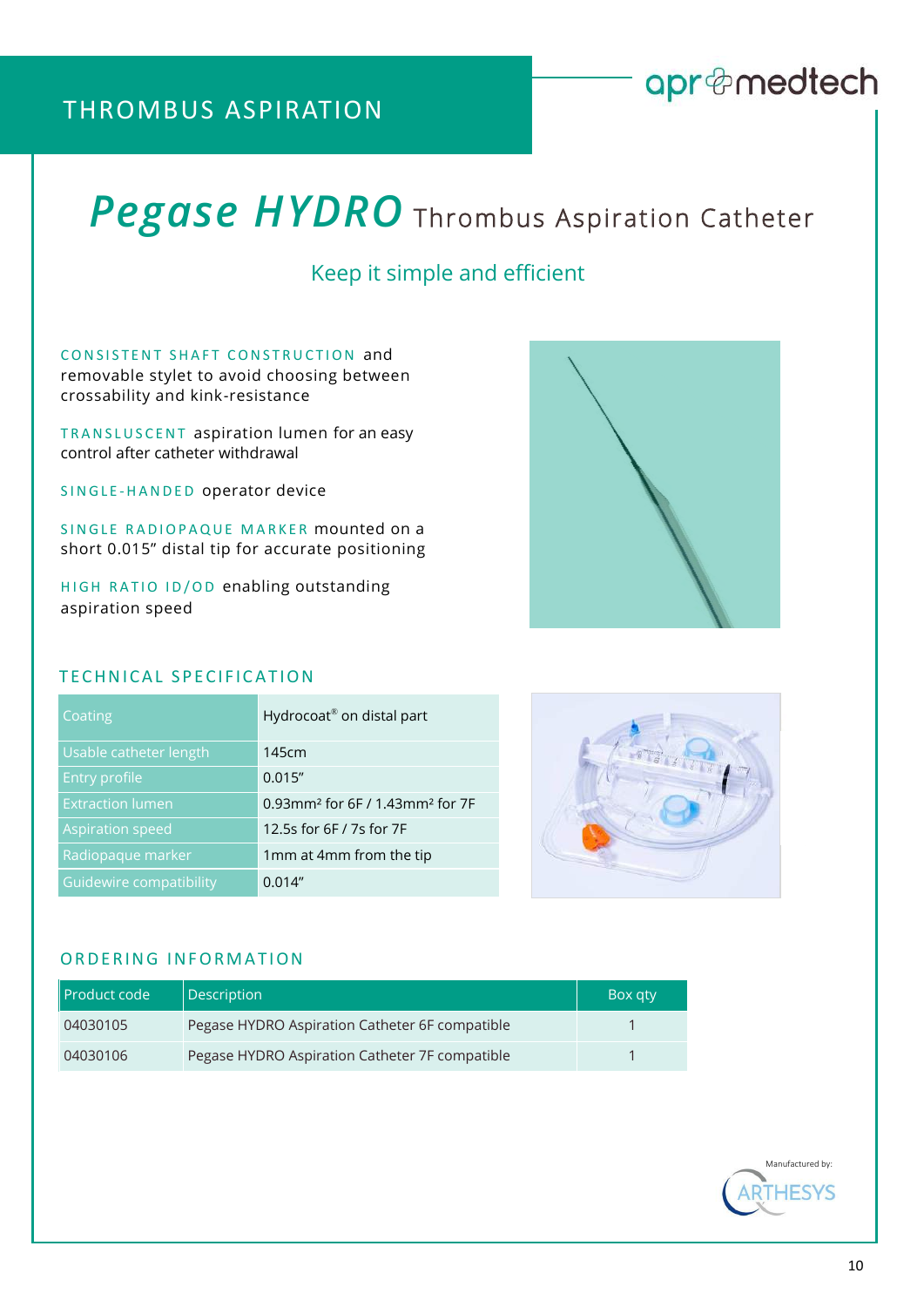### HAEMOSTATIC DEVICES

### apr@medtech

# *QuikClot***®** Interventional Haemostatic Gauze

### Faster bleeding control in Interventional Cardiology

QuikClot is a proprietary technology, which consists of a non-woven material impregnated with kaolin. Kaolin activates Factor XII on the intrinsic pathway, which in turn accelerates the clotting cascade leading to faster bleeding control.<sup>1,2</sup>



### **Where QuikClot is used**

- Femoral or radial arterial closure **√**
- Pacemaker insertion (inside the pocket) **√**
- Post procedure oozing from vascular access sites (e.g. post ablation or TAVI) **√**
- Any persistent surface bleeding scenarios **√** from catheters / sheaths that are proving tricky to manage\*

### **Potential benefits of using QuikClot**

- √ Higher patient throughput with less time to haemostasis
- Alleviate recovery room bottlenecks and **√** expedite time to discharge
- Get more procedures onto the daily list **√**

#### ORDERING INFORMATION

|        | Manufactured by: |  |  |  |  |
|--------|------------------|--|--|--|--|
| -MEDIC |                  |  |  |  |  |

| Product name |                                                                                                                                                                                        | Product code | Description                                                     | Units / box |
|--------------|----------------------------------------------------------------------------------------------------------------------------------------------------------------------------------------|--------------|-----------------------------------------------------------------|-------------|
|              | QuikClot <sup>®</sup> Interventional <sup>®</sup> with 3M<br>Tegaderm™ Bandage<br>Use for: Use for: Femoral arterial closure, adjunct<br>post VCD use (TAVI, ablation), general oozing | APR-183      | 3.8 cm x 3.8 cm hydrophilic pad with 3M Te-<br>gaderm™ bandage  | 10          |
|              | QuikClot® Radial®<br>Use for: Radial arterial closure                                                                                                                                  | APR-374      | 2.0 cm x 3.8 cm hydrophilic roll gauze with<br>adhesive bandage | 10          |
|              | QuikClot® 4x4<br>Use for: Pacemaker insertion (pacing pocket),<br>general oozing / tricky bleeds                                                                                       | APR-301      | 10cm x 10cm haemostatic dressing with x-ray<br>detectable strip | 10          |

1. Lamb KM, Pitcher HT, Cavarocchi NC, Hirose H. Vascular Site Hemostasis in Percutaneous Extracorporeal Membrane Oxygenation Therapy. Open Cardiovasc Thorac Surg J. 2012;58-10. 2 Trabattoni D, Montorsi P, Fabbiocchi F, Lu